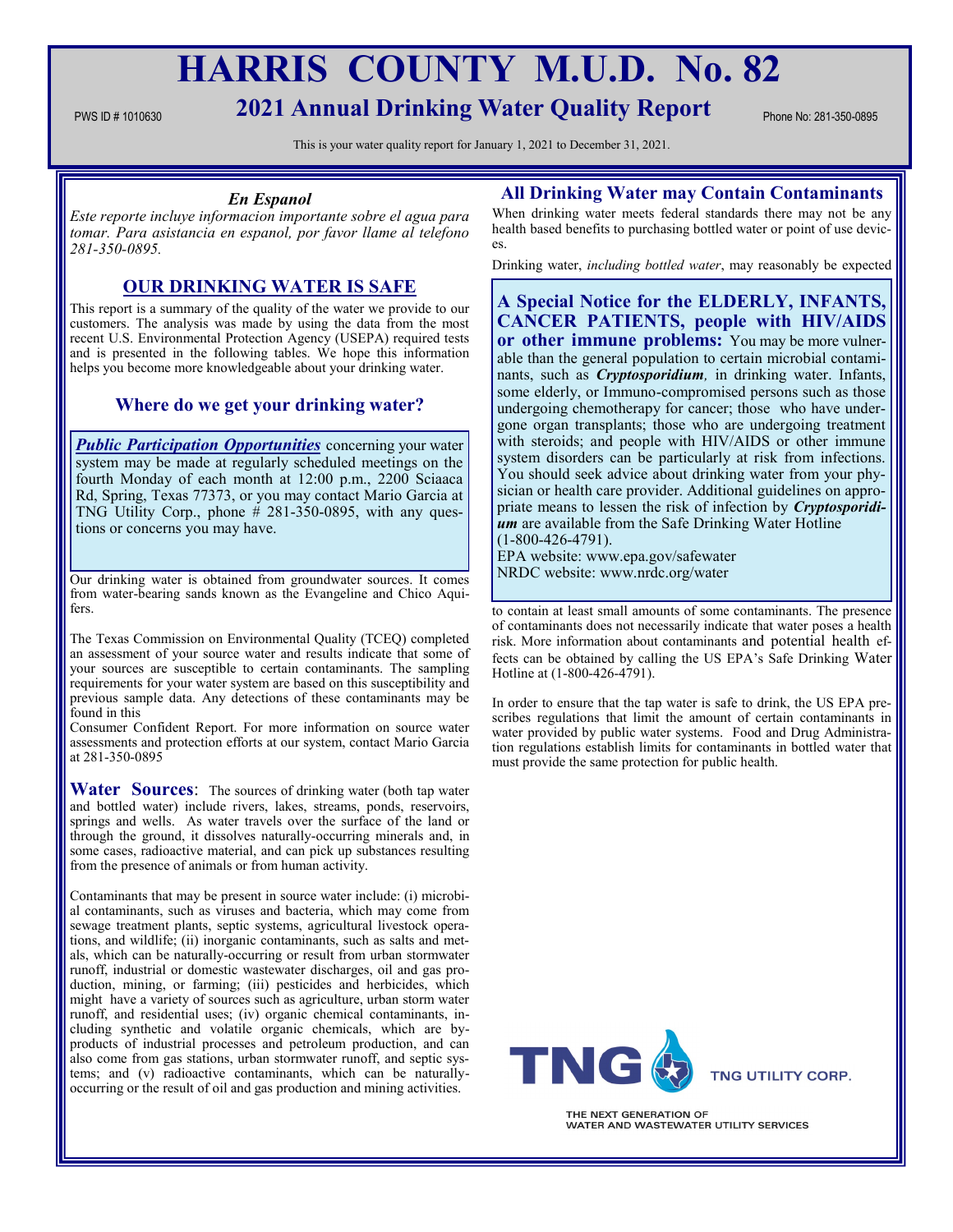#### *About the Following Table*

The following table contains all of the federally regulated or monitored chemical constituents which have been found in your drinking water. USEPA requires water systems to test up to 97 constituents. The data presented in the report is from the most recent testing done in accordance with the regulations.

## *Abbreviations and Definitions*

**Avg:** Regulatory compliance with some MCLs are based on running annual average of monthly samples. **Maximum Contaminant Level (MCL)** - The highest level of a contaminant that is allowed in drinking water. MCL's are set as close to the MCLG's as feasible using the best available treatment technology.

Level 1 Assessment: A Level 1 assessment is a study of the water system to identify potential problems and determine (if possible) why total coliform bacteria have been found in our water system.

**Maximum Contaminant Level Goal (MCLG)** - The level of contaminant in drinking water below which there is no known or expected risk to health. MCLG's allow for a margin of safety. Level 2 Assessment: A Level 2 assessment is a very detailed study of the water system to identify potential problems and determine (if possible) why an E. coli MCL violation has occurred and/ or why total coliform bacteria have been found in our water system on multiple occasions.

**Maximum Residual Disinfectant Level (MRDL)** - The highest level of disinfectant allowed in drinking water. There is convincing evidence that addition of a disinfectant is necessary for control of microbial contaminants.

**Maximum Residual Disinfectant Level Goal (MRDLG)** - The level of a drinking water disinfectant below which there is no known or expected risk to health. MRDLGs do not reflect the benefits of use of disinfectants to control microbial contamination.

**Treatment Technique (TT)**– A required process intended to reduce the level of a contaminant in drinking water.

Action Level (AL)– The concentration of a contaminant which, if exceeded, triggers treatment or other requirements which a water system must follow.<br>Action Level Goal (ALG)- The level of a contaminant in drinking water bel

deposits.

**MFL:** million fibers per liter (a measure of asbestos)

**ppm** - milligrams per liter or parts per million-or one ounce in 7,350 gallons of water.

**ppb** - micrograms per liter or parts per billion-or one ounce in 7,350,000 gallons of water. **pCi/l -** pico curies per liter *(a measure of radioactivity)* 

**N/A** - not applicable

**mrem**– millirems per year (a measure of radiation absorbed by the body)

**NTU**-nephelometric turbidity units ( a measure of turbidity)

**ppt**– parts per trillion, or nanograms per liter (ng/L)

**ppq**– parts per quadrillion, or picograms per liter (pg/L)

#### *Harris County M.U.D. No. 82 - 2021 Drinking Water Quality Report Data*

| Inorganics:<br>Collection<br>Date | 7onstituent                    | <b>Highest Level</b><br>Detected | Range of<br><b>Detected Levels</b> | <b>MCL</b> | <b>MCLG</b>  | <b>Unit of</b><br><b>Measure</b> | Violation | <b>Source of Contaminant</b>                                                                                                     |
|-----------------------------------|--------------------------------|----------------------------------|------------------------------------|------------|--------------|----------------------------------|-----------|----------------------------------------------------------------------------------------------------------------------------------|
| 3/11/2020                         | Arsenic                        |                                  | $3 - 3$                            | 10         | $\mathbf{0}$ | ppb                              | No        | Erosion of natural deposits; Runoff from<br>orchards; Runoff from glass and<br>electronics production wastes.                    |
| 3/11/2020                         | Barium                         | 0.0975                           | $0.0975 - 0.0975$                  |            |              | ppm                              | No        | Discharge of drilling wastes; Discharge<br>from metal refineries; Erosion of natural<br>deposits.                                |
| 3/16/2020                         | Fluoride                       | 0.76                             | $0.19 - 0.76$                      | 4          | 4            | ppm                              | No        | Erosion of natural deposits; Water additive<br>which promotes strong teeth; Discharge<br>from fertilizer and aluminum factories. |
| 2021                              | Nitrate [measured as nitrogen] | 0.24                             | $0.0 - 0.24$                       | 10         | 10           | ppm                              | No        | Runoff from fertilizer use; leaching from<br>septic tanks, sewage; Erosion of natural                                            |

#### **Radionuclide Constituents:**

| Collection<br>Date | Constituent                                | <b>Highest Detected Level</b><br>at any Sampling Point | Range of<br><b>Detected Levels</b> | MCL | <b>MCLG</b>  | Unit of<br><b>Measure</b> |    | <b>Violation Source of Contaminant</b>  |
|--------------------|--------------------------------------------|--------------------------------------------------------|------------------------------------|-----|--------------|---------------------------|----|-----------------------------------------|
| 5/23/2019          | Combined Radium<br>226/228                 |                                                        | $0 - 1.5$                          |     | 0            | pCi/l                     | No | Erosion of natural deposits.            |
| 5/23/2019          | Beta/photon emitters                       | 4.5                                                    | $0-4.5$                            | 50  | $\mathbf{0}$ | pCi/1                     | No | Decay of natural and man-made products. |
| 5/23/2019          | Gross alpha excluding radon<br>and uranium | 4.8                                                    | $0-4.8$                            |     | 0            | pCi/1                     | No | Erosion of natural deposits.            |

\*EPA considers 50 pCi/L to be the level of concern for beta particles.

#### **Lead and Copper:** Definitions:

Action Level Goal (ALG): The level of a contaminant in drinking water below which there is no known or expected health risk. ALGs allow for a margin of safety. Action Level: The concentration of a contaminant which, if exceeded, triggers treatment or other requirements which a water system must follow.

| Date<br>Sampled | Constituent | The 90th<br>Percentile | <b>Number of Sites</b><br><b>Exceeding Action Level</b> | Action<br>Level | <b>MCLG</b> | Unit of<br>Measure | Violation | <b>Source of Contaminant</b>                                                    |
|-----------------|-------------|------------------------|---------------------------------------------------------|-----------------|-------------|--------------------|-----------|---------------------------------------------------------------------------------|
| 7/31/2020       | ead         | 2.02                   |                                                         |                 |             | ppb                | No        | Corrosion of household plumbing systems;<br>Natural erosion.                    |
| 7/31/2020       | Copper      | 0.0843                 |                                                         |                 |             | ppm                | No        | Corrosion of household plumbing systems;<br>Natural erosion. Leaching from wood |

The 90th percentile of the Lead/ Copper analysis means the top 10% (highest sample results) of all samples collected. preservatives.